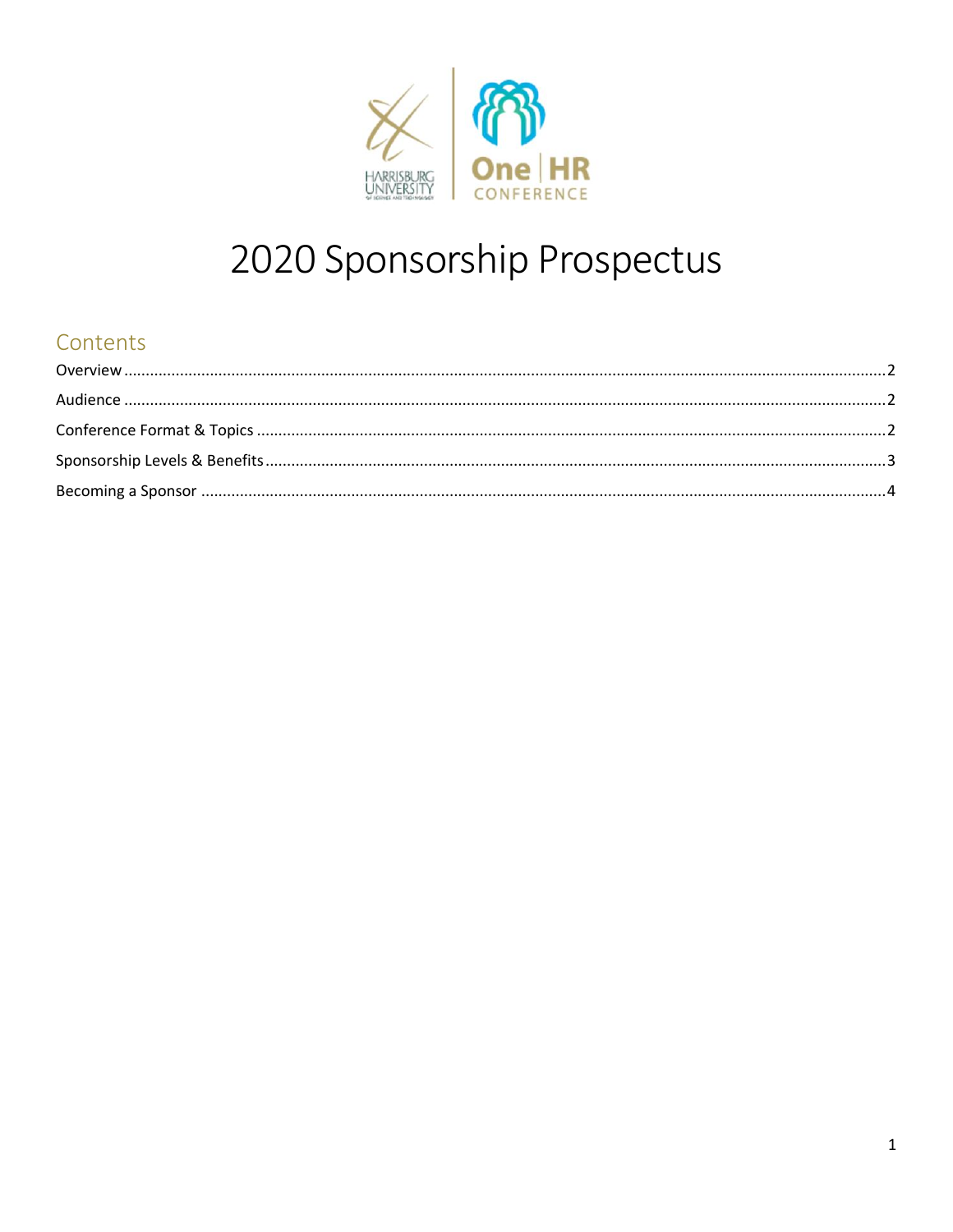### <span id="page-1-0"></span>Overview

Wednesday, March 4, 2020 9:00 am – 4:00 pm

Harrisburg University of Science and Technology 326 Market Street Harrisburg, PA 17101

#### [summits.harrisburgu.edu/OneHR/](http://summits.harrisburgu.edu/OneHR/)

Harrisburg University of Science and Technology is partnering with the Commonwealth of Pennsylvania and Human Resources Professionals of Central Pennsylvania to present the second annual *One|HR Conference: Continuing the Vision.*

This one-day conference will feature industry leaders discussing the latest trends, topics, resources and tools for human resources professionals in both the commonwealth and private sector. Whether new to the field or a seasoned HR pro, OneHR Conference has something for everyone.

#### <span id="page-1-1"></span>Audience

The inaugural conference, held in March 2019, attracted nearly 750 attendees. While most attendees (90%) were from the Commonwealth, 10% came from the private sector.

## <span id="page-1-2"></span>Conference Format & Topics

Based on feedback from participants, we have expanded this year's events to include:

- Keynote
- Endnote
- Eight (8) simultaneous tracks, each with three (3) 45-minute sessions.

The tentative tracks and session topics include:

- **Data-Driven Decisions** using data to drive recruitment, best practices in workforce planning in the public sector, HR case management
- **Emotional Intelligence** using emotional intelligence in your work life, communications 101, living and leading through change in a positive manner
- **Employer Relations & Workforce Support** challenging conversations, customer service & tough clients **Practical Applications** – how to run an effective meeting
- **Recruit to Hire** best practices in recruitment, positioning yourself as an employer of choice
- **Talent Management** the future of talent development in the public sector
- **Technology & Tools** artificial intelligence, virtual interviewing, virtual reality
- **Today's Workplace Issues** diversity and inclusion

Networking and exhibit time occurs at breakfast, lunch, and several breaks (15 and 30 minutes) throughout the day.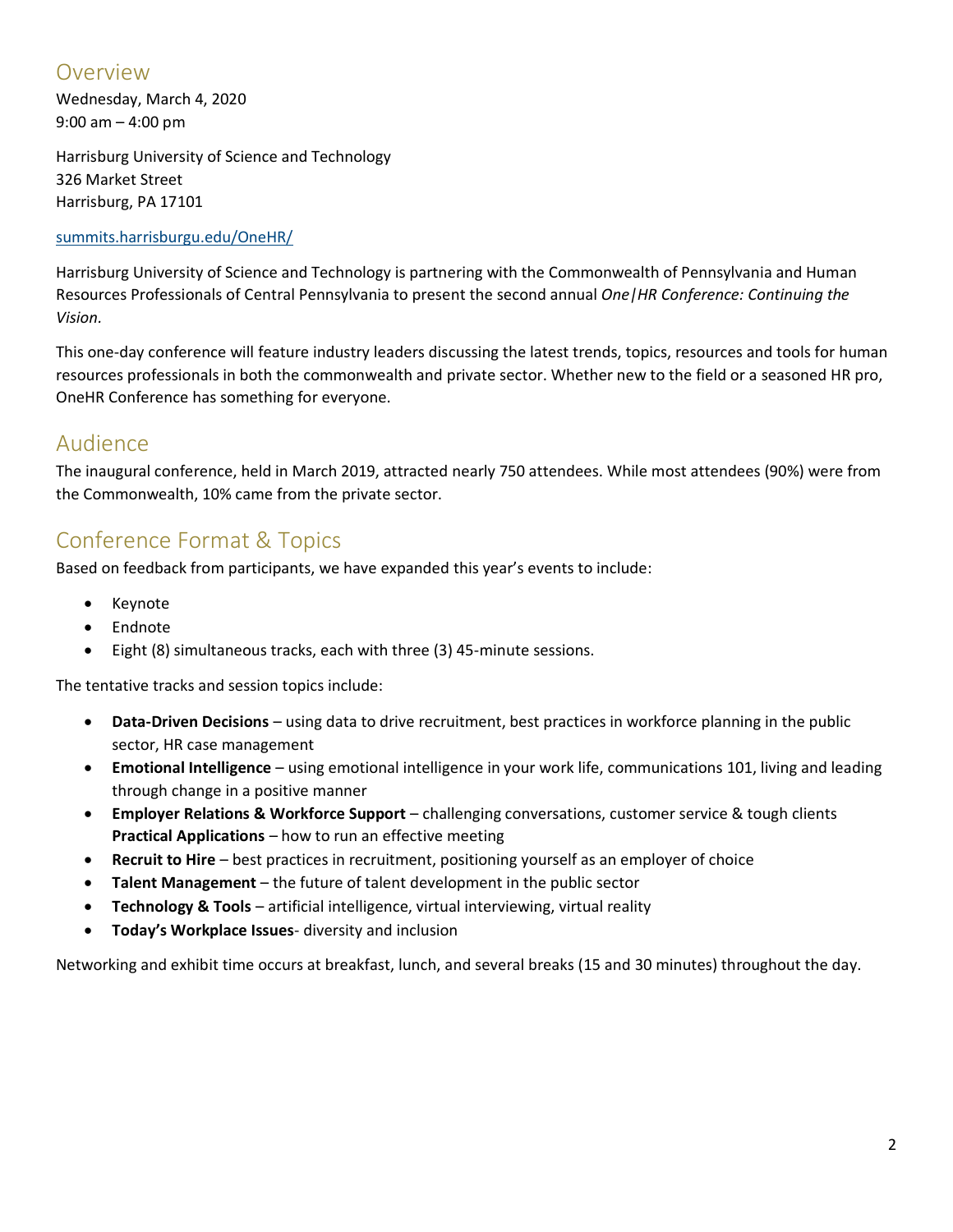# <span id="page-2-0"></span>Sponsorship Levels & Benefits

|                                                       | <b>Titanium</b>                    | Platinum                         | Gold           | <b>Silver</b>       | <b>Bronze</b>         | Lunch       | <b>AFTER</b><br><b>HOURS</b><br>Reception |  |
|-------------------------------------------------------|------------------------------------|----------------------------------|----------------|---------------------|-----------------------|-------------|-------------------------------------------|--|
| Cost                                                  | \$7,500                            | \$5,000                          | \$4,000        | \$3,000             | \$1,000               | \$500       | \$1,500                                   |  |
| <b>Pre-Event Marketing*</b>                           |                                    |                                  |                |                     |                       |             |                                           |  |
| Logo included in<br>attendee marketing emails         | Large                              | Medium                           | Small          |                     |                       |             |                                           |  |
| Logo and link on<br>conference website                | Large                              | Medium                           | Small          | Small               | Small                 |             |                                           |  |
| <b>Ability to issue</b><br>a conference press release | X                                  | X                                | X              | X                   | X                     | X           | X                                         |  |
| <b>Conference Presence</b>                            |                                    |                                  |                |                     |                       |             |                                           |  |
| <b>Booth size</b>                                     | 28' tables<br>Premiere<br>location | 8' table<br>Premiere<br>location | 8' table       | 8' table            | n/a                   | n/a         | n/a                                       |  |
| <b>Electrical</b>                                     | Guaranteed                         | Guaranteed                       | Guarante<br>ed | As<br>availabl<br>e | n/a                   | n/a         | n/a                                       |  |
| <b>Conference Access</b>                              |                                    |                                  |                |                     |                       |             |                                           |  |
| <b>Full conference pass</b>                           | 5                                  | 3                                | 2              | 1                   | $\mathbf{1}$          | $\mathbf 0$ | $\Omega$                                  |  |
| <b>Booth staff pass</b>                               | 4                                  | 3                                | 2              | $\overline{2}$      | n/a                   | n/a         | n/a                                       |  |
| <b>After Hours (reception)</b><br>pass                | 5                                  | 3                                | $\overline{2}$ | $\mathbf{1}$        | $\mathbf{1}$          | $\pmb{0}$   | $\overline{2}$                            |  |
| <b>On-Site Marketing</b>                              |                                    |                                  |                |                     |                       |             |                                           |  |
| <b>Advertisement in</b><br>conference program         | DBL page                           | Single<br>full pg                | 3⁄4 page       | $\frac{1}{2}$ page  | $\frac{1}{4}$<br>page |             |                                           |  |
| <b>Recognition at opening</b><br>keynote              | X                                  |                                  |                |                     |                       |             |                                           |  |
| <b>Recognition on conference</b><br>slide decks       | $\pmb{\mathsf{X}}$                 | $\pmb{\mathsf{X}}$               |                |                     |                       |             |                                           |  |
| Logo on conference<br>signage                         | Large                              | Medium                           | Medium         | Small               | Small                 | Small       | Small                                     |  |
| Logo on lunch signage                                 |                                    |                                  |                |                     |                       | X           |                                           |  |
| Logo on reception signage                             |                                    |                                  |                |                     |                       |             | X                                         |  |
| Ability to introduce a<br>seminar speaker             | $\pmb{\mathsf{X}}$                 |                                  |                |                     |                       |             |                                           |  |
| <b>Recognition at After Hours</b><br>reception        | X                                  |                                  |                |                     |                       |             | X                                         |  |
| <b>Post Conference Marketing</b>                      |                                    |                                  |                |                     |                       |             |                                           |  |
| Promotion on social media<br>outlets post events      | X                                  | X                                |                |                     |                       |             |                                           |  |
| Mention in post event<br>thank you emails             | X                                  | X                                |                |                     |                       |             |                                           |  |

*\*Recognition is dependent upon receiving sponsorship prior to materials being created.*